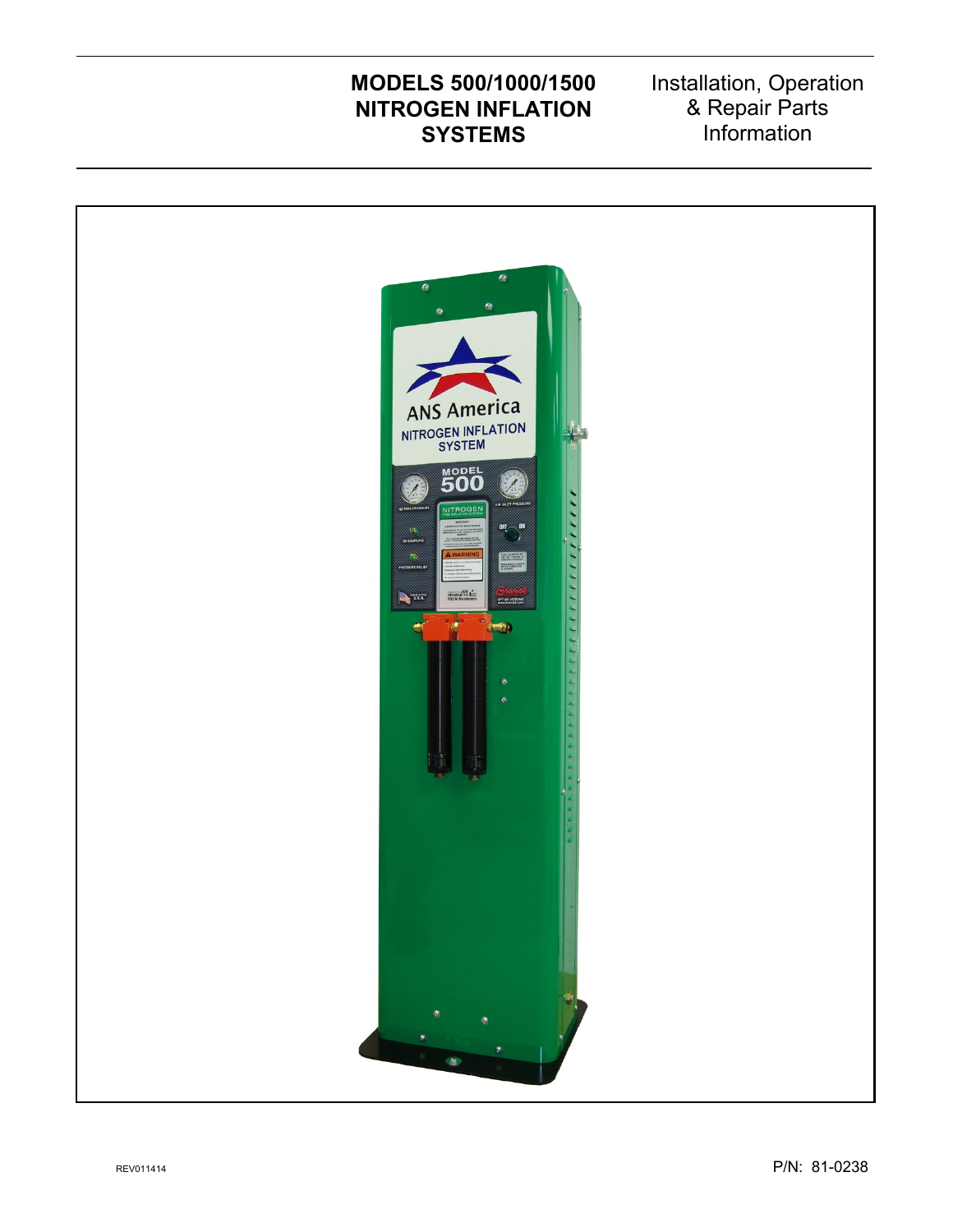### *TABLE OF CONTENTS \_\_\_\_\_\_\_\_\_\_\_\_\_\_\_\_\_\_\_\_\_\_\_\_\_\_\_\_\_\_\_\_\_\_\_\_\_\_\_\_\_\_\_\_\_\_\_\_\_\_\_\_\_\_\_*

| SAFETY INSTRUCTIONS       |     |
|---------------------------|-----|
| <b>DEFINITIONS</b>        |     |
| <b>SPECIFICATIONS</b>     | 2   |
| INSTALLATION INSTRUCTIONS | 3   |
| OPERATING INSTRUCTIONS    | 3   |
| MAINTENANCE               |     |
| <b>REPAIR PARTS</b>       | 5.6 |

### $\bm{\mathsf{SAFETY}}$  INSTRUCTIONS

- NEVER allow unauthorized personnel to operate this product.
- NEVER use this product for anything other than its intended use.
- **THOROUGHLY** train new employees in the proper use and care of this product.
- PROHIBIT unauthorized personnel from being in shop area while this product is in use.

### *DEFINITIONS \_\_\_\_\_\_\_\_\_\_\_\_\_\_\_\_\_\_\_\_\_\_\_\_\_\_\_\_\_\_\_\_\_\_\_\_\_\_\_\_\_\_\_\_\_\_\_\_\_\_\_\_\_\_\_\_\_\_\_\_\_\_\_*

- **CAUTION:** Indicates a potentially hazardous situation, which if not avoided, may result in damage to property or minor personal injury.
- **HAZARD:** A source of potential injury to a person.
- **MAINTENANCE:** Those actions that preserve the correct and proper conditions under which the machine shall be used. This may include adjustment, replacement of wear items, lubrication and cleaning, but not modifications or repair of damage.
- **MAY:** This word is understood to be permissive.
- **MUST:** This word is understood to be mandatory.
- **OPERATION:** The correct and proper use of the machine as described in this manual.
- **SAFETY ALERT SYMBOL:** A symbol that indicates a potential personal safety hazard. It is composed of an equilateral triangle surrounding an exclamation point.
- **SHALL:** This word is understood to be mandatory.
- **SHOULD:** This word is understood to be advisory.
- **WARNING:** Indicates a potentially hazardous situation, which if not avoided, may result in death or serious personal injury.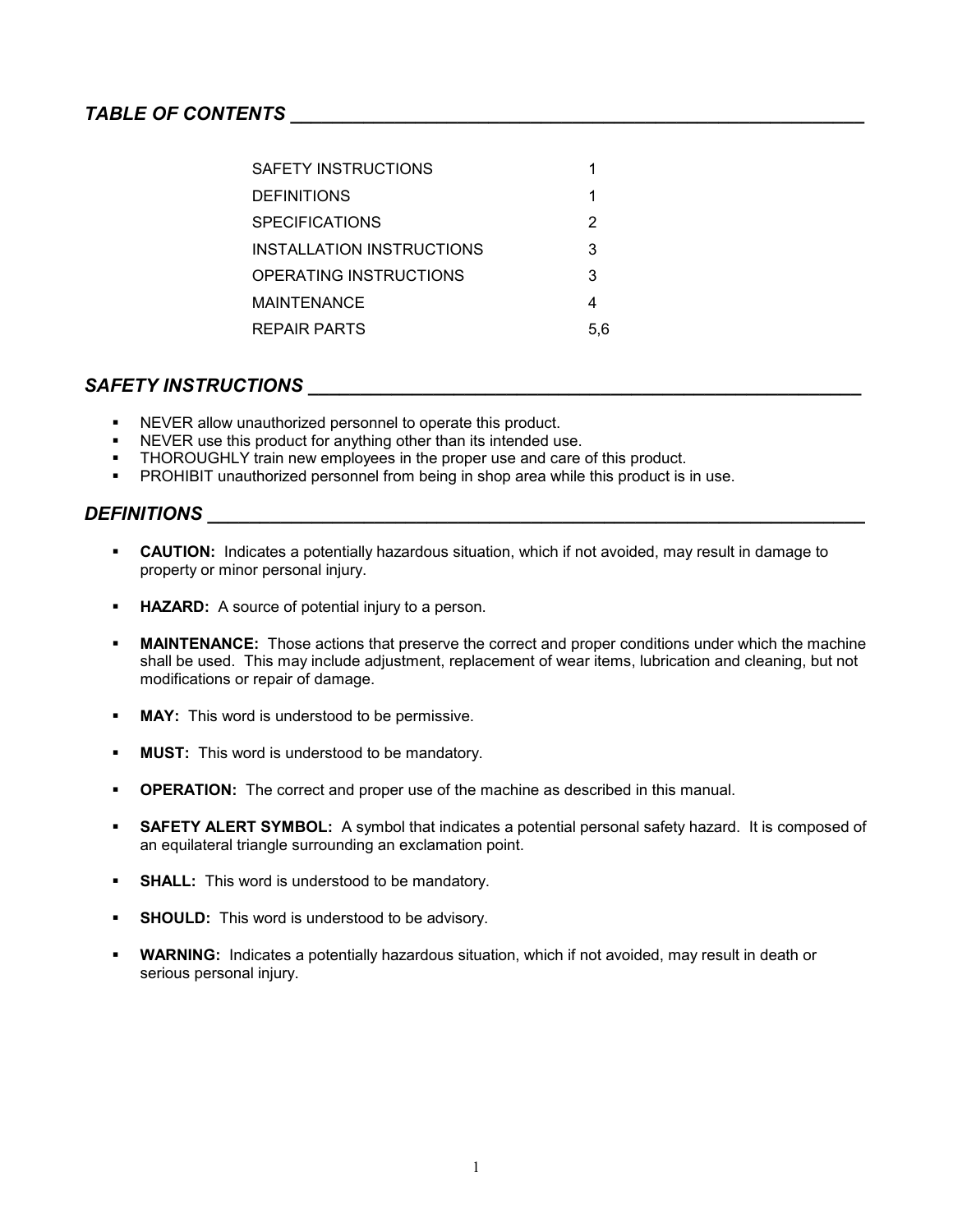# **A CAUTION**

- **Before using this product, read and fully understand the operating instructions and all decals on the product. This is necessary to prevent injury to the operator and damage to the product.**
- **Do not attempt to use this product for anything other than its intended purpose.**
- **Use of this product should be in a suitably ventilated shop.**
- **Operate valves slowly to prevent damage to coalescing filter.**
- **Use of this product is only permitted in places free from explosion or fire hazard.**

# $SPECIFICATIONS$ **.**

Max Compressed Air Supply 175 psi (10.3 to 12.0 bar)

Dimensional data 19 x 19 x 72.50 in (48 x 48 x 184 cm) Weight Model 500 185 lbs (84 kgs) Model 1000 210 lbs (95 kgs) Model 1500 235 lbs (107 kgs)

Specifications shown below are at an air temperature of 75° F (24° C) and a supply air pressure of 160psi (11.0 bar). These specifications are intended to be a baseline to result in the production of 95% pure Nitrogen. The output flow of Nitrogen has been pre-set to 7.1 scfm (11.4 Nm<sup>3</sup>/hr) per membrane. Changes to air temperature, supply air pressure or supply air flow will change the result of Nitrogen purity.

| <b>Supply Air Pressure</b><br>Model |     | <b>Supply Air Flow</b> |      | <b>Maximum</b><br>Output $N_2$ Flow |      | N <sub>2</sub>      |               |
|-------------------------------------|-----|------------------------|------|-------------------------------------|------|---------------------|---------------|
| #                                   | psi | bar                    | scfm | Nm <sup>3</sup> /hr                 | scfm | Nm <sup>3</sup> /hr | <b>Purity</b> |
| 500                                 | 160 | 11.0                   | 13.8 | 22.2                                | 7.1  | 11.4                | $95\%$ *      |
| 1000                                | 160 | 11.0                   | 27.6 | 44.4                                | 14.2 | 22.8                | $95\%$ *      |
| 1500                                | 160 | 11.0                   | 41.4 | 66.6                                | 21.3 | 34.2                | $95\%$ *      |

\* These are minimum settings. The purity can be increased by rotating the purity adjustment dial clockwise

| Change                                                                                            | <b>Note</b>                                                      | <b>Result</b>                      |  |
|---------------------------------------------------------------------------------------------------|------------------------------------------------------------------|------------------------------------|--|
| When supply air temperature increases                                                             | Supply air flow requirement will<br>increase                     | Nitrogen Purity                    |  |
| When supply air pressure increases                                                                |                                                                  | increases                          |  |
| When supply air flow decreases                                                                    | N <sub>2</sub> output flow will decrease                         |                                    |  |
| When supply air temperature decreases<br>When supply air pressure decreases                       |                                                                  | Nitrogen Purity<br>decreases       |  |
| When supply air flow increases                                                                    | $N2$ output flow will remain the same                            | Nitrogen Purity<br>stays the same  |  |
| Rotating purity adjustment dial clockwise<br>Rotating purity adjustment dial<br>counter-clockwise | $N2$ output flow will decrease<br>$N2$ output flow will increase | Increase Purity<br>Decrease Purity |  |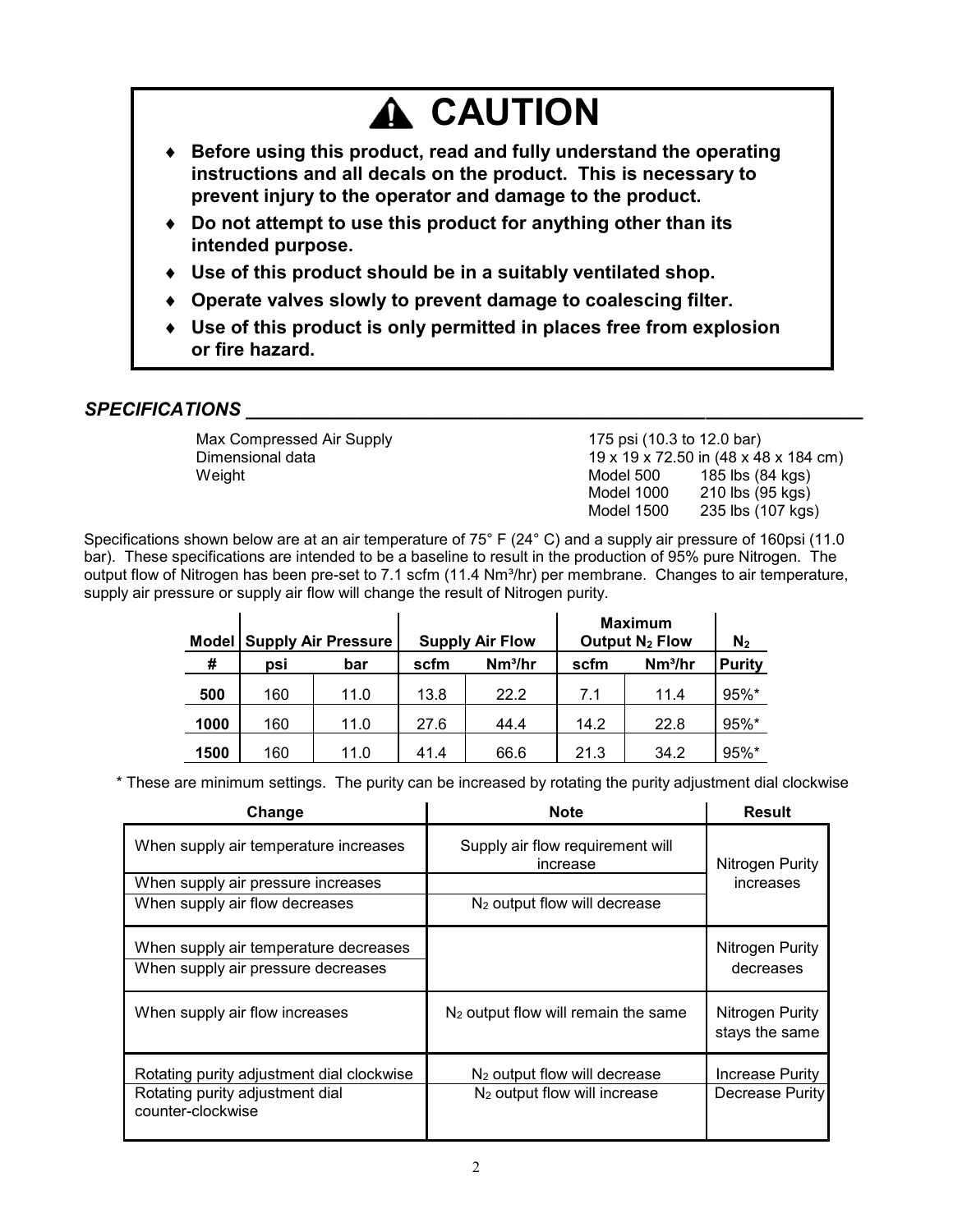### *INTENDED USE \_\_\_\_\_\_\_\_\_\_\_\_\_\_\_\_\_\_\_\_\_\_\_\_\_\_\_\_\_\_\_\_\_\_\_\_\_\_\_\_\_\_\_\_\_\_\_\_\_\_\_\_\_\_\_\_\_\_\_\_\_*

The Nitrogen Inflation System is a pneumatic device designed to generate deoxygenated air for the purpose of inflating vehicle tires.

### *INSTALLATION INSTRUCTIONS \_\_\_\_\_\_\_\_\_\_\_\_\_\_\_\_\_\_\_\_\_\_\_\_\_\_\_\_\_\_\_\_\_\_\_\_\_\_\_\_\_\_\_\_\_\_\_*

- 1. Unpack and remove unit from shipping carton and pallet.
- 2. Inspect the unit for any visible damage.
- 3. Make sure the installation location is free from explosion or fire hazard and is a suitably ventilated; otherwise, ventilate the area periodically during use of the equipment.
- 4. Make sure the plumbing from the air compressor to the Nitrogen Generator is made of an appropriately rated copper, steel or aluminum and is at least 30 ft. in length.
- 5. Install on a solid level floor.
- 6. Anchoring the unit to the floor is not required but is recommended. Utilize the two holes in the base plate to anchor the unit.
- 7. Connect the **air** supply line to the inlet on the back of the unit.
- 8. Connect the **nitrogen** supply line to the deoxygenated air outlet on either side of the unit.
- 9. Plug in the power cord to a 110/120 Volt outlet.
- 10. Slowly open ball valve at the inlet on the back of the unit.

#### *NOTE:*

 The Nitrogen generator has a filter system that captures oil, water and other contaminants. However, if your air supply system generates an excessive amount of water, etc., it may be desirable to install an air dryer.

# **NOTICE:**

# **The presence of any oil in the Nitrogen Membrane will void the manufacturer's warranty.**

### *OPERATING INSTRUCTIONS \_\_\_\_\_\_\_\_\_\_\_\_\_\_\_\_\_\_\_\_\_\_\_\_\_\_\_\_\_\_\_\_\_\_\_\_\_\_\_\_\_\_\_\_\_\_\_\_\_*

#### *Turning the Nitrogen Generator ON*

- 1. *Slowly* rotate ball valve at the back of the unit, from the closed position to the open position.
- 2. Rotate switch on the front of the unit, from the "OFF" position to the "ON" position.
- 3. When the N<sup>2</sup> storage tank pressure reaches 160 psi, an automatic shut-off valve will stop the flow of air to the nitrogen generator. *This is done to prevent unnecessary use of the air compressor.*
- 4. When the N<sup>2</sup> storage tank pressure drops to 145 psi, the automatic shut-off valve will open back up and allow air flow thru the nitrogen generator.
- 5. To sample the nitrogen purity the nitrogen generator is producing, use the optional nitrogen analyzer and check it at the  $N_2$  sampling port (front panel) just as you would check a nitrogen filled tire.

**NOTE:** After the nitrogen line is pressurized or the N<sub>2</sub> storage tank is filled, vehicle tires can then be inflated.

#### *Turning the Nitrogen Generator OFF*

- 1. *Slowly* rotate ball valve at the back of the unit, from the open position to the closed position.
- 2. Rotate switch on the front of the unit, from the "ON" position to the "OFF" position.

### *PURITY ADJUSTMENT INSTRUCTIONS \_\_\_\_\_\_\_\_\_\_\_\_\_\_\_\_\_\_\_\_\_\_\_\_\_\_\_\_\_\_ \_*

Your Nitrogen generator is equipped with a purity adjustment dial. Nitrogen purity is set to a minimum of 95%. To increase Nitrogen purity, rotate the purity adjustment dial clockwise. Maximum travel of the dial will be approximately 360°.

#### *NOTE: Increasing Nitrogen purity will decrease your Nitrogen flow.*

To decrease Nitrogen purity, rotate the purity adjustment dial counter-clockwise. The line on the face of the dial is the position indicator.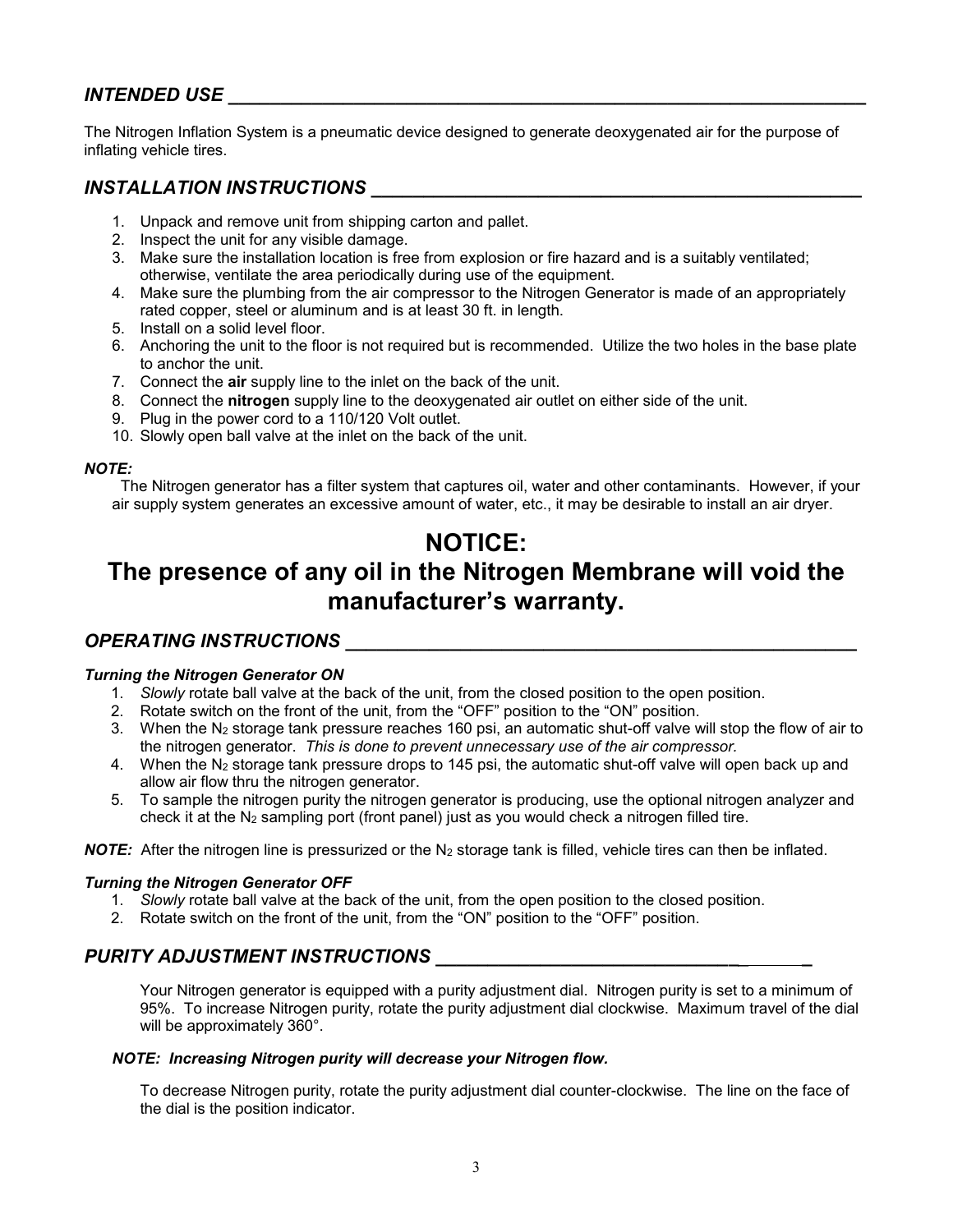### *MAINTENANCE* **\_\_\_\_\_\_\_\_\_\_\_\_\_\_\_\_\_\_\_\_\_\_\_\_\_\_\_\_\_\_\_\_\_\_\_\_\_\_\_\_\_\_\_\_\_\_\_\_\_\_\_\_\_\_\_\_\_\_\_\_\_\_\_\_\_\_\_\_\_\_\_\_\_\_\_\_\_\_\_\_\_**

*NOTE:* To avoid personal injury or damage to the Nitrogen Inflation System, permit only qualified personnel to perform maintenance. **When cleaning or replacing filter elements and automatic float drains, shut off the supply air by closing the ball valve at the back of the unit. Press the pressure relief button on the front panel to exhaust all trapped air. You can now service the filters.**

See repair parts breakdown for replacement parts.

| <b>ALWAYS:</b>    | Keep Nitrogen Inflation System clean.                                                  |
|-------------------|----------------------------------------------------------------------------------------|
| <b>DAILY:</b>     | Check the automatic float drain on all filters for proper operation.                   |
|                   | If the automatic float drain should become stuck open or inoperable, shut off the      |
|                   | air supply (see NOTE above). Before servicing let the pressure bleed off from the      |
|                   | filter. Remove the bottom cap from the bottom of the filter. The drain can be          |
|                   | cleaned in hot soapy water. DO NOT attempt to disassemble the drain. If the            |
|                   | drain is still inoperable after cleaning, it will have to be replaced. When installing |
|                   | a new drain, make sure the o-ring is installed on the bottom stem before screwing      |
|                   | it into the bottom cap. Finger tighten only.                                           |
| <b>WEEKLY:</b>    | Clean the automatic float drain on both filters.                                       |
|                   | See above.                                                                             |
| <b>BI-YEARLY:</b> | Clean particulate filter element and replace coalescing element.                       |

*\_\_\_\_\_\_\_\_\_\_\_\_\_\_\_\_\_\_\_\_\_\_\_\_\_\_\_\_\_\_\_\_\_\_\_\_\_\_\_\_\_\_\_\_\_\_\_\_\_\_\_\_\_\_\_\_\_\_\_\_\_\_\_\_\_\_\_\_\_\_\_\_\_\_\_*

#### **OWNER'S RECORDS**

Date Installed:

Serial number \_\_\_\_\_\_\_\_\_\_\_\_\_\_\_\_\_\_\_\_\_\_\_ *Located on back panel*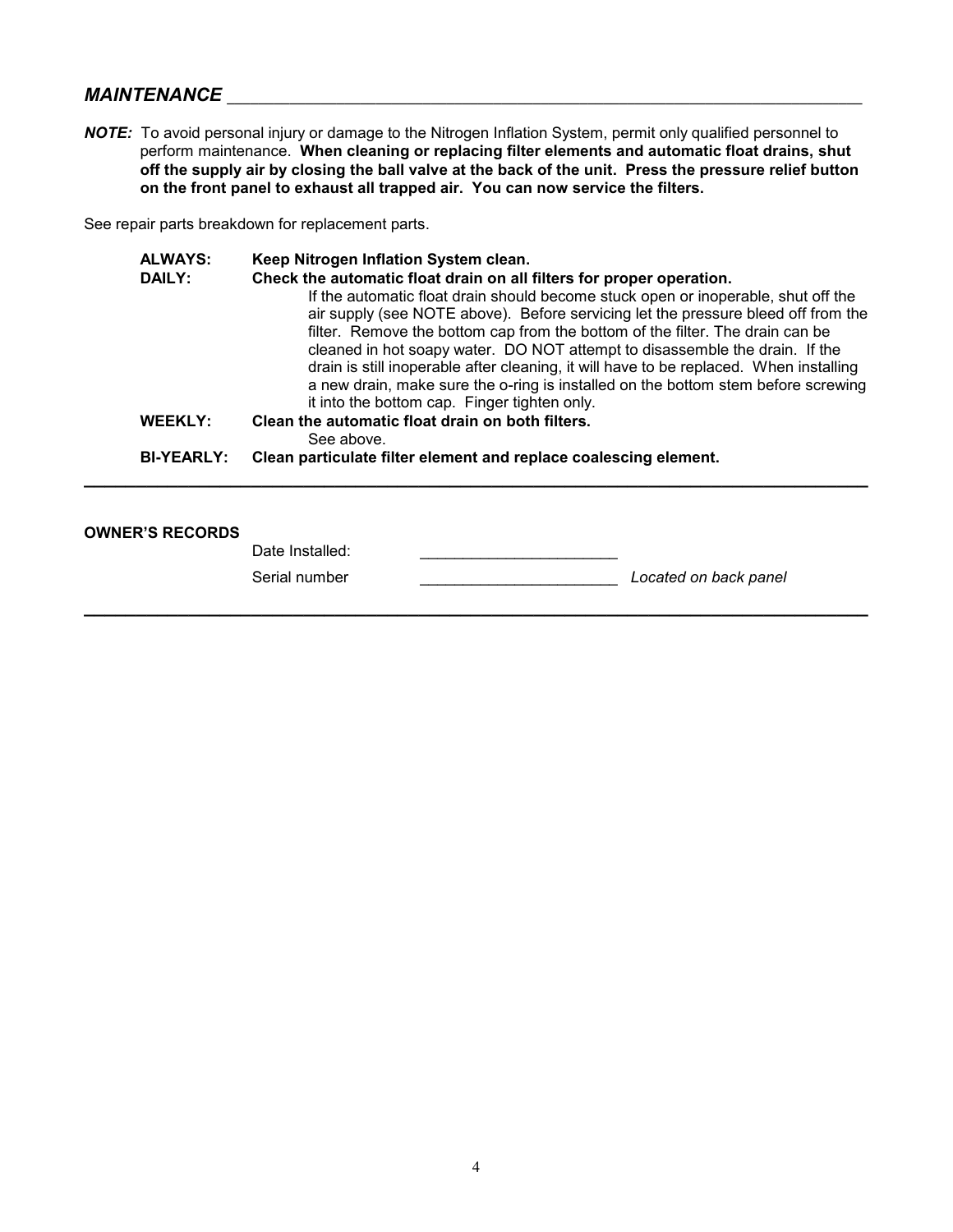

| <b>ITEM</b> | <b>QTY</b> | <b>PART NO.</b> | <b>DESCRIPTION</b>             |  |
|-------------|------------|-----------------|--------------------------------|--|
|             |            | 06-0007         | <b>END PANEL</b>               |  |
| 2           |            | 06-0019         | <b>BASE</b>                    |  |
| 3           |            | 06-0020         | <b>FRONT PANEL</b>             |  |
| 4           |            | 06-0021         | SIDE PANEL-L                   |  |
| 5           |            | 06-0022         | <b>BACK PANEL</b>              |  |
| 6           |            | 06-0059         | SIDE PANEL - R                 |  |
| 7           | 2          | 039-008         | 1/2 TO 1/4 PIPE BUSHING        |  |
| 8           | 12         | 055-105         | 5/16-18 SF HEX LOCK NUT        |  |
| 9           |            | 096-039         | 3/8-1/4 PIPE BUSHING FITTING   |  |
| 10          | 2          | 096-192         | 1/4 MALE BARBED INSERT FITTING |  |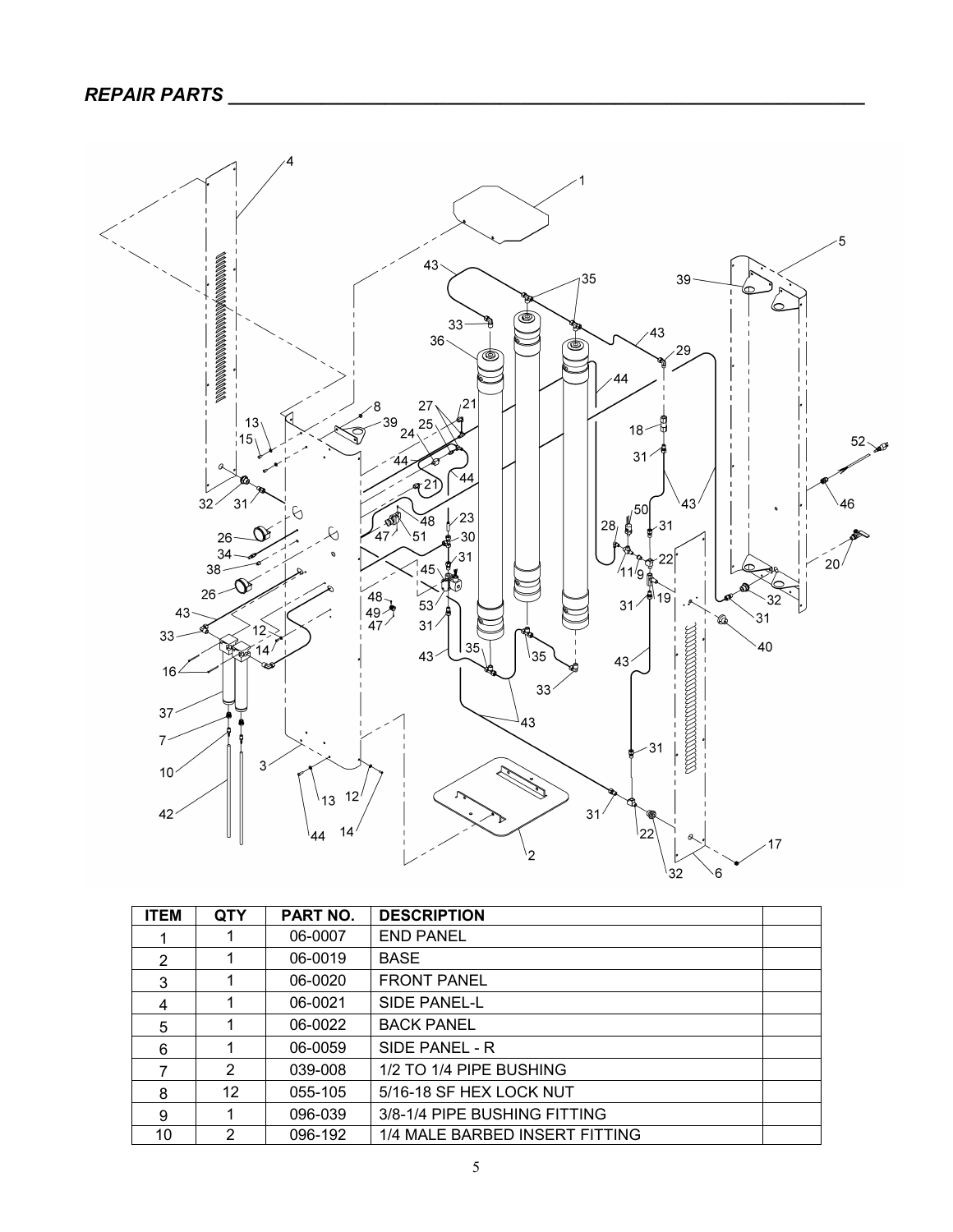| <b>ITEM</b> | <b>QTY</b>                                                              | PART NO. | <b>DESCRIPTION</b>                |         |  |
|-------------|-------------------------------------------------------------------------|----------|-----------------------------------|---------|--|
| 11          | 1                                                                       | 096-155  | 1/4 NPT TEE FITTING               |         |  |
| 12          | 16                                                                      | 108-110  | 1/4 SAE FLAT WASHER               |         |  |
| 13          | 20                                                                      | 108-123  | 5/16 SAE WASHER                   |         |  |
| 14          | 16                                                                      | 50-0125  | 1/4-20 X 5/8 SOC BTN HC SCREW     |         |  |
| 15          | 16                                                                      | 50-0126  | 5/16-18 X 5/8 SOC BTN HC SCREW    |         |  |
| 16          | $\overline{c}$                                                          | 50-0137  | #8-32 X 2-1/2" PPHM SCREW         |         |  |
| 17          | $\mathbf{1}$                                                            | 60-0074  | <b>PLUG</b>                       |         |  |
| 18          | 1                                                                       | 60-0114  | <b>CHECK VALVE</b>                |         |  |
| 19          | $\mathbf{1}$                                                            | 60-0115  | FLOW CONTROL VALVE                |         |  |
| 20          | $\mathbf{1}$                                                            | 60-0116  | <b>BALL VALVE</b>                 |         |  |
| 21          | $\overline{2}$                                                          | 60-0124  | 1/4NPT FEM X 1/4 TUBE EL          |         |  |
| 22          | 2                                                                       | 60-0132  | 3/8 NPT STREET TEE                |         |  |
| 23          | 1                                                                       | 60-0139  | <b>REDUCER</b>                    |         |  |
| 24          | $\mathbf 1$                                                             | 60-0140  | 2-WAY VALVE                       |         |  |
| 25          | $\mathbf{1}$                                                            | 60-0146  | 1/8" NPT MALE                     |         |  |
| 26          | $\overline{2}$                                                          | 60-0167  | 300 PSI GAUGE                     |         |  |
| 27          | $\boldsymbol{2}$                                                        | 60-0171  | 1/4 UNION TEE                     |         |  |
| 28          | $\mathbf 1$                                                             | 60-0172  | 1/4 X 1/4 NPT M SWVL ELB          |         |  |
| 29          | $\mathbf{1}$                                                            | 60-0175  | 1/2 TUBE TO 3/8 NPT M ELB         |         |  |
| 30          | 1                                                                       | 60-0176  | 1/2 TUBE UNION TEE                |         |  |
| 31          | 9                                                                       | 60-0177  | 1/2 TUBE X 3/8 NPT M CONN         |         |  |
| 32          | 3                                                                       | 60-0178  | 3/8 NPT X 1-14 STR BHD CPLG       |         |  |
| 33          | $\overline{4}$                                                          | 60-0181  | 1/2 TUBE TO 1/2 NPT M ELB FITTING |         |  |
| 34          | $\mathbf{1}$                                                            | 60-0196  | 1/4 BLKHD VALVE                   |         |  |
| 35          | 4                                                                       | 60-0202  | 1/2 NPT X 1/2" BR TEE             |         |  |
| 36          | 3                                                                       | 64-0033  | <b>SEPARATOR</b>                  |         |  |
| 37          | $\overline{1}$                                                          | 64-0016  | SEPERATOR/COALESCER FILTER        |         |  |
| 38          | 1                                                                       | 69-0029  | CAPTIVATED PUSH BUTTON            |         |  |
| 39          | 6                                                                       | 72-0140  | <b>MEMBRANE BRACKET</b>           |         |  |
| 40          | $\mathbf{1}$                                                            | 73-1100  | PURITY ADJUSTMENT DIAL            |         |  |
| 41          |                                                                         | D20-002  | 1/4 OD (GREEN) TUBE               |         |  |
| 42          |                                                                         | D20-011  | 1/4 ID X 1/8 WALL PVC TUBE        |         |  |
| 43          |                                                                         | D20-031  | 1/2 OD (BLACK) TUBE               |         |  |
| 44          | 4                                                                       | 50-0154  | 5/16-18 X 1 SOC BTN HC SCREW      |         |  |
| 45          | $\overline{2}$                                                          | 055-160  | <b>NYLON LOCK NUT</b>             |         |  |
| 46          | 1                                                                       | 40-0083  | POWER CORD GRIP                   |         |  |
| 47          | 8                                                                       | 40-0084  | <b>18 AWG WIRE FERRILE</b>        |         |  |
| 48          | $\overline{2}$                                                          | 40-0085  | 18 AWG 2-WIRE FERRILE             |         |  |
| 49          | 1                                                                       | 40-0086  | <b>STRIP CONNECTOR</b>            |         |  |
| 50          | 1                                                                       | 41-0040  | PRESSURE SWITCH WITH HARNESS      |         |  |
| 51          | 1                                                                       | 41-0041  | <b>SELECTOR SWITCH</b>            |         |  |
| 52          | 1                                                                       | 42-0026  | POWER CORD                        |         |  |
| 53          | 1                                                                       | 60-0326  | SOLENOID VALVE                    |         |  |
| 54          | 1                                                                       | 64-0017  | FILTER ELEMENT                    | $\star$ |  |
| 55          | 1                                                                       | 64-0021  | MESH FILTER ELEMENT               | $\star$ |  |
| 56          |                                                                         | 69-0020  | <b>AUTO FLOAT DRAIN</b>           | $\star$ |  |
|             | Quantities shown are for the Model 1500 Nitrogen Tire Inflation System. |          |                                   |         |  |

\* Items not shown